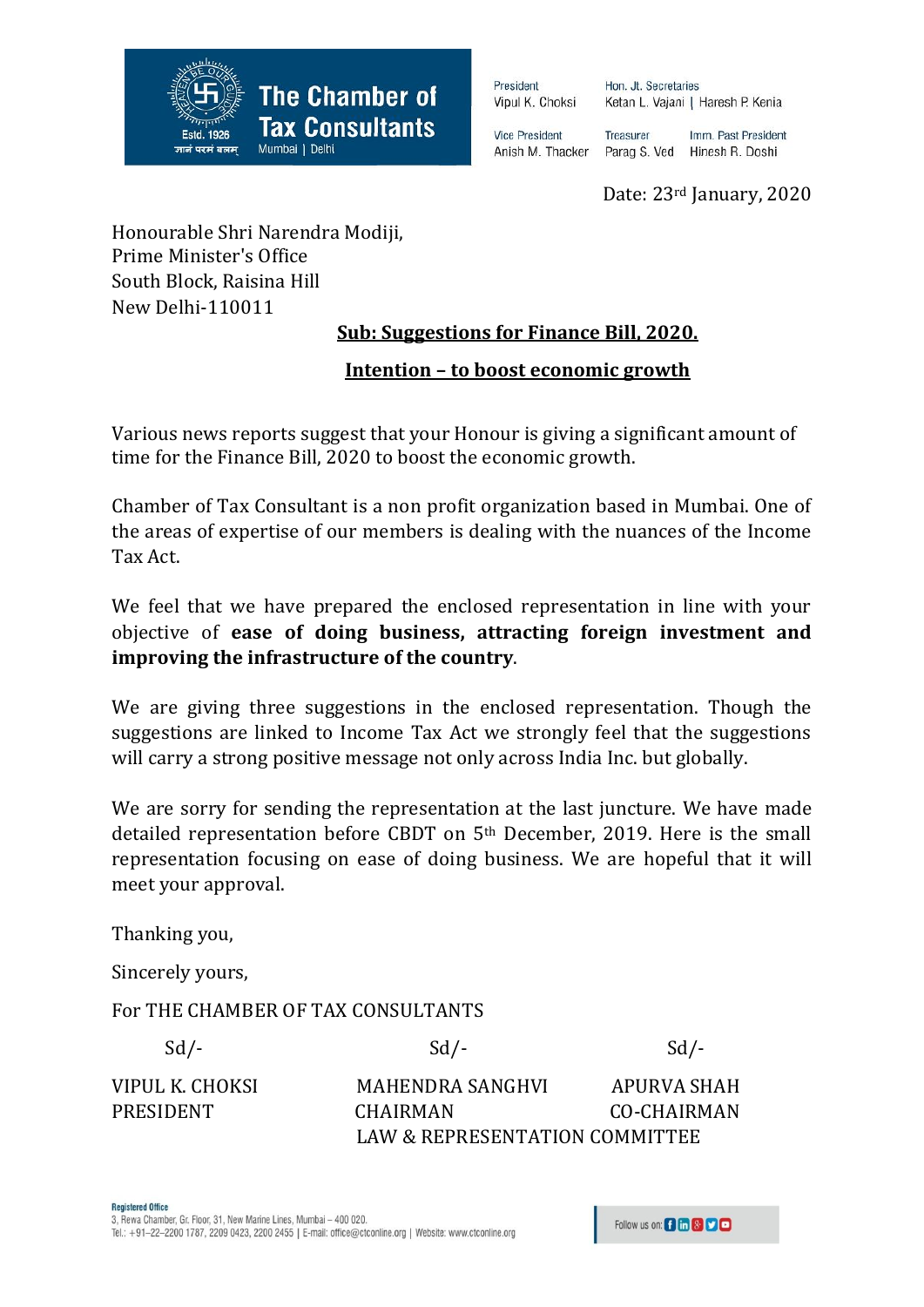

President Vipul K. Choksi Hon. Jt. Secretaries Ketan L. Vajani | Haresh P. Kenia

**Vice President** Treasurer Anish M. Thacker

Imm. Past President Parag S. Ved Hinesh R. Doshi

# **Representation on Finance Bill 2020**

### - **TDS single rate regime for non-salaried resident**

- o Presently, we have more than ten different rates for TDS on different transactions for the non-salaried resident.
- o The primary purpose of TDS on non-salaried resident is to build a reporting mechanism pursuant to which a transaction which has potential of generating taxable income is reported to the tax department.
- o TDS is not a tax collection mechanism.For tax collection, we have advance tax. Advance tax provisions have a very low tax threshold of Rs. 10,000 i.e. any person liable to pay income tax of more than Rs.  $10,000$  has to pay advance tax – almost every three months. Further, there is also adequate penal interest on delayed/nonpayment of advance tax.
- Issue Significant litigation has arisen on whether TDS has to be deducted or not and if TDS has to be deducted at what rate TDS should be deducted. Also, significant administrative burden to issue low/no withholding tax certificate in case deductee has lower/nil taxable income.

## o **Suggestion**

- **Single rate of TDS for everyone who has PAN. Rate of TDS can be as low as** 0.5% or 1%.
- TDS should be made applicable on any payment for supply of services instead of getting into the definition of the scope of TDS provisions with a threshold that aggregate payment to the payee during the year is more than Rs. 1 lac.

#### o **Benefits**

- **Simplification of Income Tax**
- Reduction in administrative burden and litigation
- The overall TDS collection may increase due to the increase in the scope of TDS. However, the simplification would avoid clogging up of working capital as TDS, which is otherwise claimed as a refund at the time of filing the income tax return.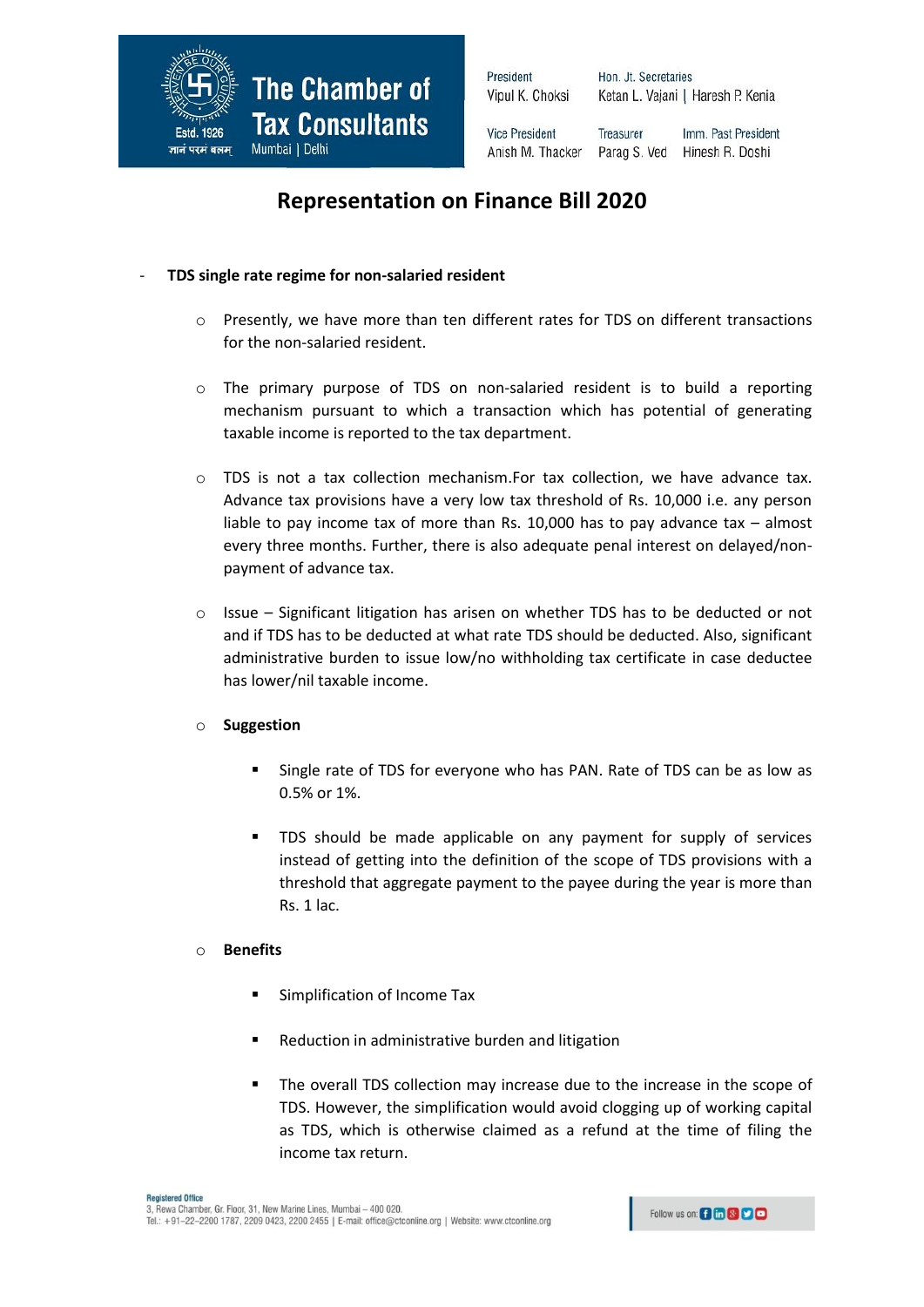

| President             | Hon. Jt. Secretaries              |                     |
|-----------------------|-----------------------------------|---------------------|
| Vipul K. Choksi       | Ketan L. Vajani   Haresh P. Kenia |                     |
| <b>Vice President</b> | <b>Treasurer</b>                  | Imm. Past President |
| Anish M. Thacker      | Parag S. Ved                      | Hinesh R. Doshi     |

#### - **Adopt international best practices to boost Infra & real-estate sector**

o Many regulations, especially in the infrastructure and financial sector, requires the formulation of SPV for each project/nature of service. Generally, even in Real Estate due to the inherent risk associated with the sector, generally, a separate SPV is created for each project.

p

- $\circ$  In infra projects and real estate project only on the completion of the project, it can be ascertained whether the SPV has made a profit from the project or not. However, income tax *inter alia* recognises percentage completion method for charging income tax i.e. based on work done by SPV during the year income tax is paid on the expected profit attributable to the work done during the year.
- o Due to changing business scenarios and regulatory hurdles a company expected to make profits at the end of the contract ends up having a loss. However, the SPV pays taxes on estimated profits in the initial years and after that incurs a loss. SPV may not have any future profit to set-off the losses.
- o **Suggestions** 
	- Permit carry back of losses as permitted by many nations worldwide.
	- Permit group taxation policy i.e. single tax assessment of holding company and wholly-owned subsidiary.

#### o **Benefits**

- Confidence boosterfor real-estate and infra sector and would increase risktaking appetite of India Inc.
- **IMPROVER 1** Improves confidence of foreign investors and gives infra sector the required boost.

#### Use of Limited Liability Partnership to its full potential

- The primary benefit of an LLP over a company is ease of administration andalso, single incidence of income tax on profit (LLP 30%, Company 22%) and no subsequent tax on distribution of profits to the partners whereas dividend distribution tax has to be paid by the company (Company 18.5%, Shareholder 10%).
- $\circ$  LLP is a new regime and the majority of India Inc. is operating through the company structure. The LLP Act permits the conversion of the Company into LLP. Taxation on conversion of company into LLP is a grey area and the statutory exemption under the Income Tax is only provided for small companies i.e. companies with turnover of less than Rs. 60 lacs and asset of less than Rs. 5 crores.